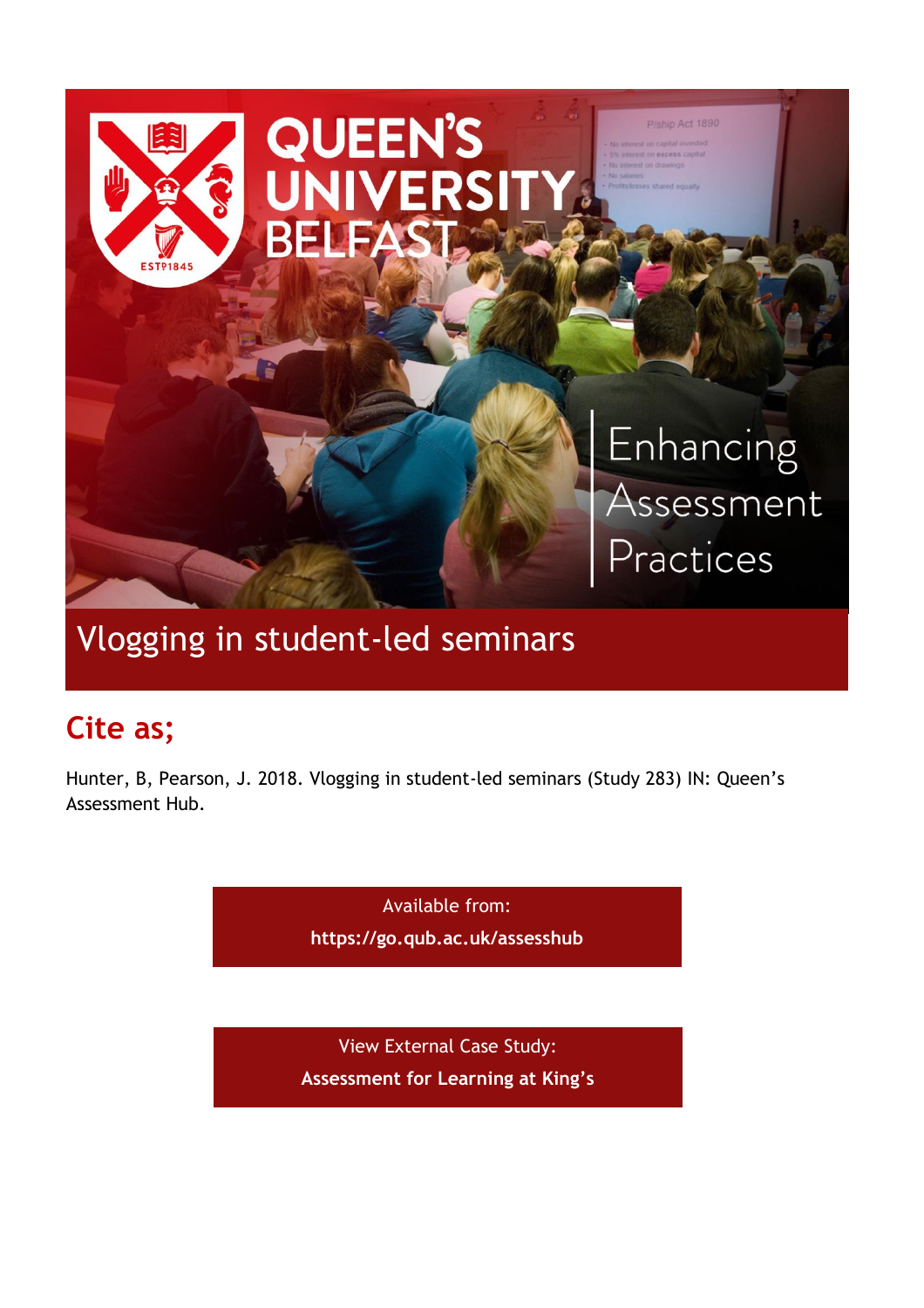## **Description**

**Module:** Health and Development in Emerging Economies.

Students work in groups of four to produce an 8-minute video blog (vlog) for 40% of the module assessment. The vlog should introduce and outline a conceptual argument about a contemporary health issue in emerging economy countries. The vlog is then shown and presented by the students in class as a launch-point for them to lead a 30-minute discussion, broken down into specific activities that they plan and coordinate. Each group provides a copy of their vlog to me and produces a one-page report that outlines their intended learning outcomes for the other students, the activities to achieve those outcomes, and a reflection on how the session went.

### **Motivation and Aims**

I was interested in introducing a method of assessment that would incorporate visual materials and encourage creativity. This can be difficult to achieve with typical essay/exam methods of assessment. I was also aware of a rise in vlogging, by Youtubers, but also by development organisations, commentators and journalists. Vlogs allow you to incorporate a range of materials into one video, potentially bringing together video and audio clips and pictures. You can incorporate short interviews and correspondent-style segments, or apply a voiceover to visual materials gathered online. There are various software packages that allow you to stitch all of these together and to add text as necessary. The use of vlogs as a method of assessment seemed a potentially valuable way to build on the students' critical writing skills by asking them to apply their arguments to 'real-world' issues, supported by visual materials.

The decision to introduce the assessment was made at the module level after consulting the programme leader to ensure it would complement other forms of learning and assessment on the programme. The combination of communicating a conceptual argument to an audience, and then leading discussion and debate on the topic fits with all of the learning outcomes for the module.

### **Methodology**

#### **How did you design the assessment criteria and weighting?**

Initially the assessment contributed 10% towards the final mark for the module. Our departmental marking criteria already included a section specifically for oral presentations, encompassing seven key aspects for evaluation:

- focus on the question within the set amount of time;
- critical understanding and evaluation;
- argument or discussion in context of literature;
- independent thought or analysis in argument;
- structure and flow of argument or analysis;
- appropriate citation of readings and,
- effective communication.

I adapted this set of marking criteria to reflect the slightly different style of presentation (vlog and leading discussion, as opposed to simply an oral presentation). This entailed merging criteria on understanding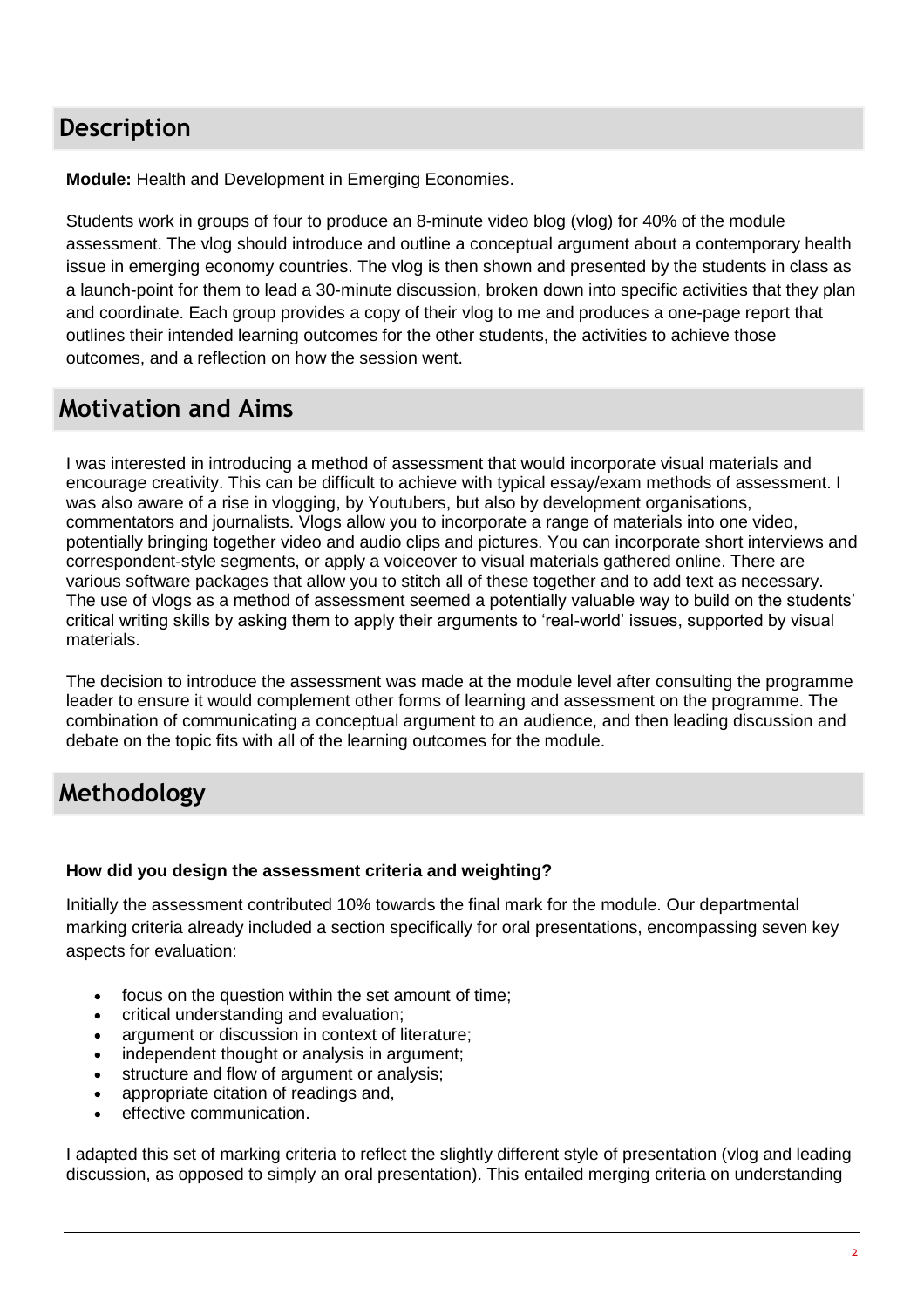and argument, and on focus and structure, and adding criteria for 'design and visual quality of the vlog' and for 'planning and management of activities to stimulate discussion'.

Student evaluation feedback after the first year using this assessment indicated that students enjoyed producing the vlogs but felt the amount of work required was not adequately reflected in the 10% allocation of module marks. Following this feedback I increased the mark allocation from 10% to 40%, removing a summative essay to accommodate this change. (The remaining 60% is an examination). The change now means that second marking and external examination are required for the assessment.

To accommodate this I have added a requirement for each group to complete a short one-page outline of the session which sets out the intended learning outcomes, planned activities, and some reflections on how the session went. All sessions will be double marked by a Graduate Teaching Assistant (GTA) and myself, and vlogs and session outlines will be submitted to the external examiner.

#### **How did you explain this to students?**

The assessment is explained to students in the first week of term but groups are allocated in the second week of term (to allow for 'shopping around' of modules during week one). The assessment is explained as a method of learning about health topics in a creative and engaging way. I emphasise that the assessment builds upon many skills they already possess from two years of undergraduate study where they have frequently developed written arguments and participated in GTA-led seminars.

An example vlog is shown in this first class, and we discuss what worked well in the vlog, what did not, and other potential pitfalls. I emphasise that visual quality is far less important than a well-developed argument that shows originality and creativity.

#### **How did you give feedback and provide formative practice?**

At the end of class each week I sit down with the group who will be leading the following week's session and we talk through their plans for the session, including a timeline for producing the vlog. This provides a valuable opportunity to discuss technical issues and any flaws in their argument, much like discussing an essay plan. During the concluding session of the term, I reiterate the purpose of the student-led sessions as developing communication and management skills that are highly valued by employers.

During the session I make detailed notes using a standardised form broken down by the seven aspects of evaluation. The form template was made available on the King's College London Virtual learning environment – KEATS − so students could see the criteria for their assessment.

At the end of each student-led session we encourage some brief reflection amongst the cohort, where other students are encouraged to say what they enjoyed and where the student organisers explain what they found difficult and what they might have done differently. I provide my own comments and suggestions where necessary during these reflections.

After the final student-led session I decide marks for each of the groups and provide detailed written feedback to each group with suggestions for improvement on the different aspects of evaluation.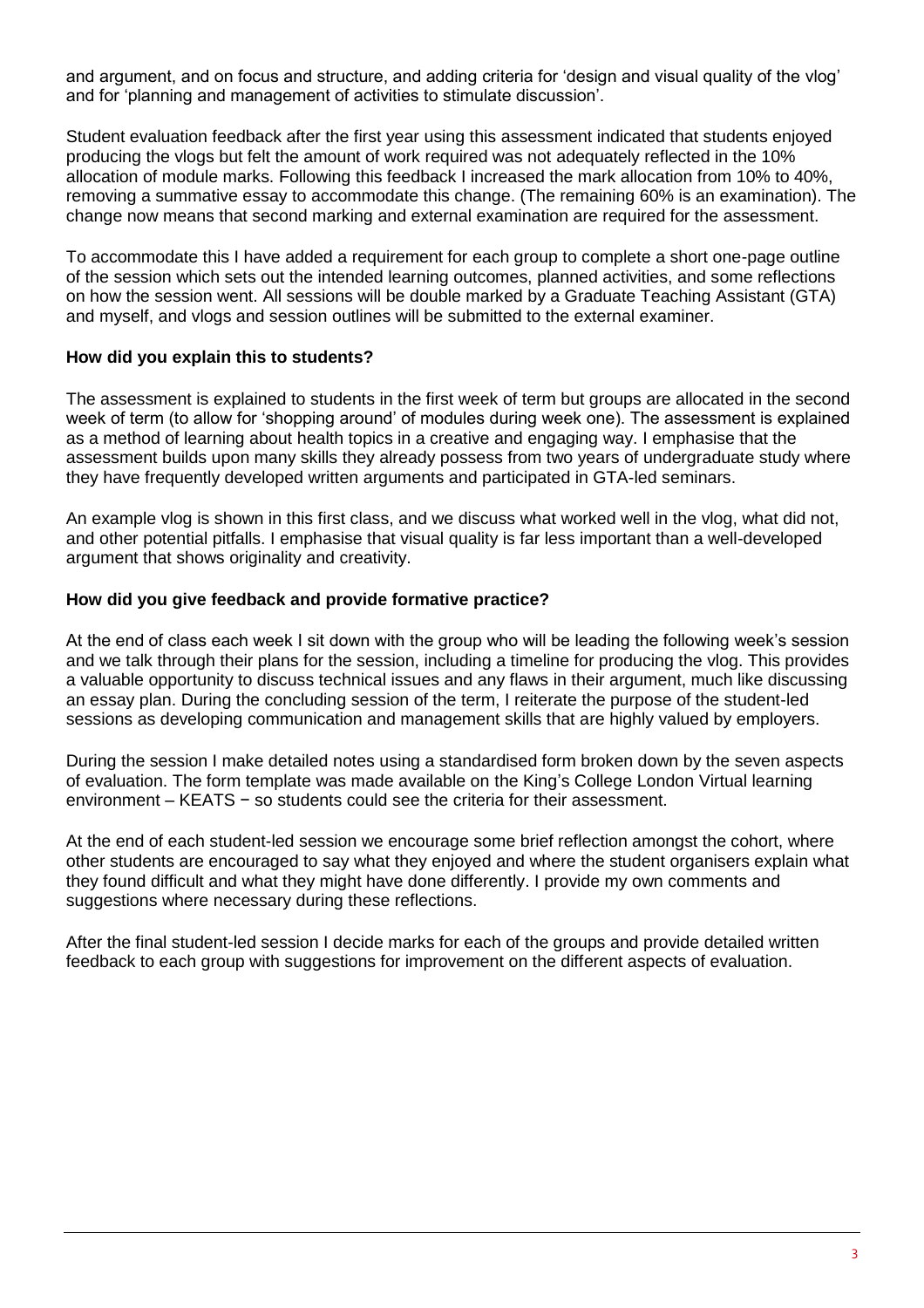### **Successes | Challenges | Lessons Learned**

#### **What benefits did you see?**

This form of assessment really encourages students to think in detail about how to plan and present ideas and arguments. They enjoy the opportunity to be creative in their studies and I see them engaging with topics in ways that the typical reading-lecture-discussion model doesn't quite achieve. I have learnt a lot myself from their use of topical events and issues to illustrate arguments.

The student-led sessions take place over a series of weeks, each incorporating a concept introduced in the previous week. This not only provides a way of reinforcing learning about a topic by discussing on two consecutive weeks, but also provides me with an opportunity to gauge how the students have understood a topic and areas that require further attention.

One student commented how they had never previously realised how much thinking and planning goes into seminars, nor did they realise how much effort was required to get students to engage in discussion. They noted that they were now much more sympathetic to GTAs! The vlog and discussion activities were a common theme in the student module evaluation, with several students mentioning 'vlog' in the 'briefly summarise the strengths of this module', and one noting: 'I liked the idea of having a lecture on broad theory, and then focus in on a particular example during the discussion/vlogs'.

I personally noticed a sense of camaraderie that developed in the classroom as they took it in turns to support each other by actively participating in discussions. A senior colleague who contributed to the module also remarked that they thought the vlogs were innovative and effective.

#### **What challenges did you encounter and how did you address them?**

**Workload:** Initially the workload increased as I spent a couple of days producing my own vlog to use as an example. While much of the feedback takes place in class, some additional time will be necessary to meet with the other marker and agree marks and provide detailed written feedback. However, developing my own vlog was a one-off commitment, and was in any case a useful exercise for my own research which informed the vlog. Further by increasing the mark allocation 40% this year I have removed a summative essay, therefore freeing up time for the marking workload associated with this vlog assessment.

**Use of technology:** In the past I had difficulty identifying a way for students to submit vlogs via KEATS as the submission system could not handle the large file size. Instead I took a copy from each group via a USB stick. This year I am looking into the potential for using Kaltura as a submission system for the vlogs. So far I have opted not to make the vlogs a publicly available resource (e.g. on YouTube) as I feel this would add an extra level of stress for the students, and creates potential for copyright challenges if other organisations' pictures/videos are used in vlogs.

**Procedure:** Increasing the assessment from 10% to 40% meant applying to amend module assessment patterns to remove a summative essay and to increase weighting for the vlog. However, this means the assessment now requires a second marker and consideration by the programme's external examiner.

**Cohort size:** The first trial year I had 16 students on the module and so four groups presented their vlog over four weeks in the middle of term. This year I have 32 students, which would be difficult to fit into a 10-week term while allowing a few weeks for preparation. However as an undergraduate module with more than 30 students I qualified for teaching support in the form of a GTA who will lead two seminars each week. I have therefore adjusted the module structure so that the vlogs and discussion will take place during the seminars this year, rather than in the lectures.

**Inclusivity:** The use of vlogs presents a potential challenge for people with hearing disabilities and I have started to encourage students to include subtitles in their vlogs, or a transcript. While many students are very adept at using phones/tablets/laptops to record videos, some struggle with the